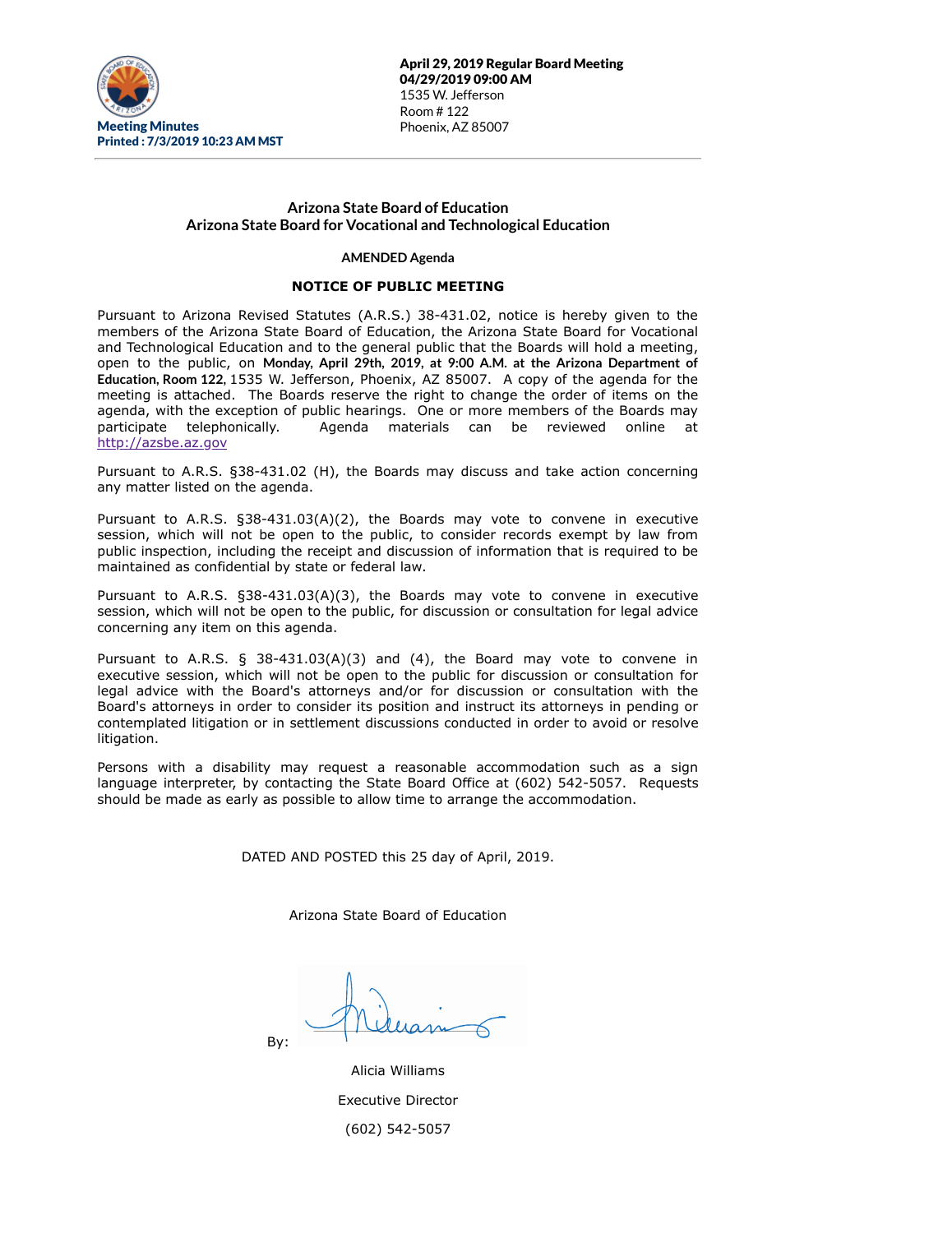# 9:00 a.m. CALL TO ORDER, PRAYER, PLEDGE OF ALLEGIANCE, NATIONAL ANTHEM AND ROLL CALL

## **Attendees**

Calvin Baker, Board Member Dr. Rita Cheng, Board Member Patricia Welborn, Board Member Christine Burton, Board Member Michele Kaye, Board Member by phone at 10:05 a.m. Janice Mak, Board Member Lucas Narducci, President Kathy Hoffman, Superintendent of Public Instruction

## 1. BUSINESS REPORTS

A. President's Report

President Narducci informed the Board that he did not have updates to report.

B. Superintendent's Report

Superintendent Hoffman provided the an update on Department activities and recognized Teacher Appreciation Week by acknowledging the 2019 Arizona Arts/Music/Dance/Theater Teachers of the Year.

- 1. Update on Department Activities
- C. Executive Director's Report

Executive Director Williams provided updates on Board staff activities.

1. Update on Board staff activities

### 2. CALL TO THE PUBLIC

No Request to Speak forms were submitted.

#### 3. CONSENT AGENDA

A motion was made to approve items 3A-3K from the consent agenda.

Motion passed 9-0.

Motion made by: Calvin Baker Motion seconded by: Patricia Welborn Voting: Calvin Baker - Yes Dr. Rita Cheng - Yes Dr. Daniel Corr - Yes Patricia Welborn - Yes Jill Broussard - Yes Christine Burton - Yes Michele Kaye - Not Present Janice Mak - Yes Lucas Narducci - Yes Kathy Hoffman - Yes

- A. Approval of Teacher Compensation Monies for Fiscal Year 2019-2020
- B. Approval of the Grand Canyon University Special Education educator preparation program leading to educator certification.
- C. Approval of the Rio Salado College Special Education educator preparation program leading to educator certification.
- D. Approval of the addition of degrees to the degree matrix to meet the Subject Matter Expert certificate degree requirement and subject knowledge exam waiver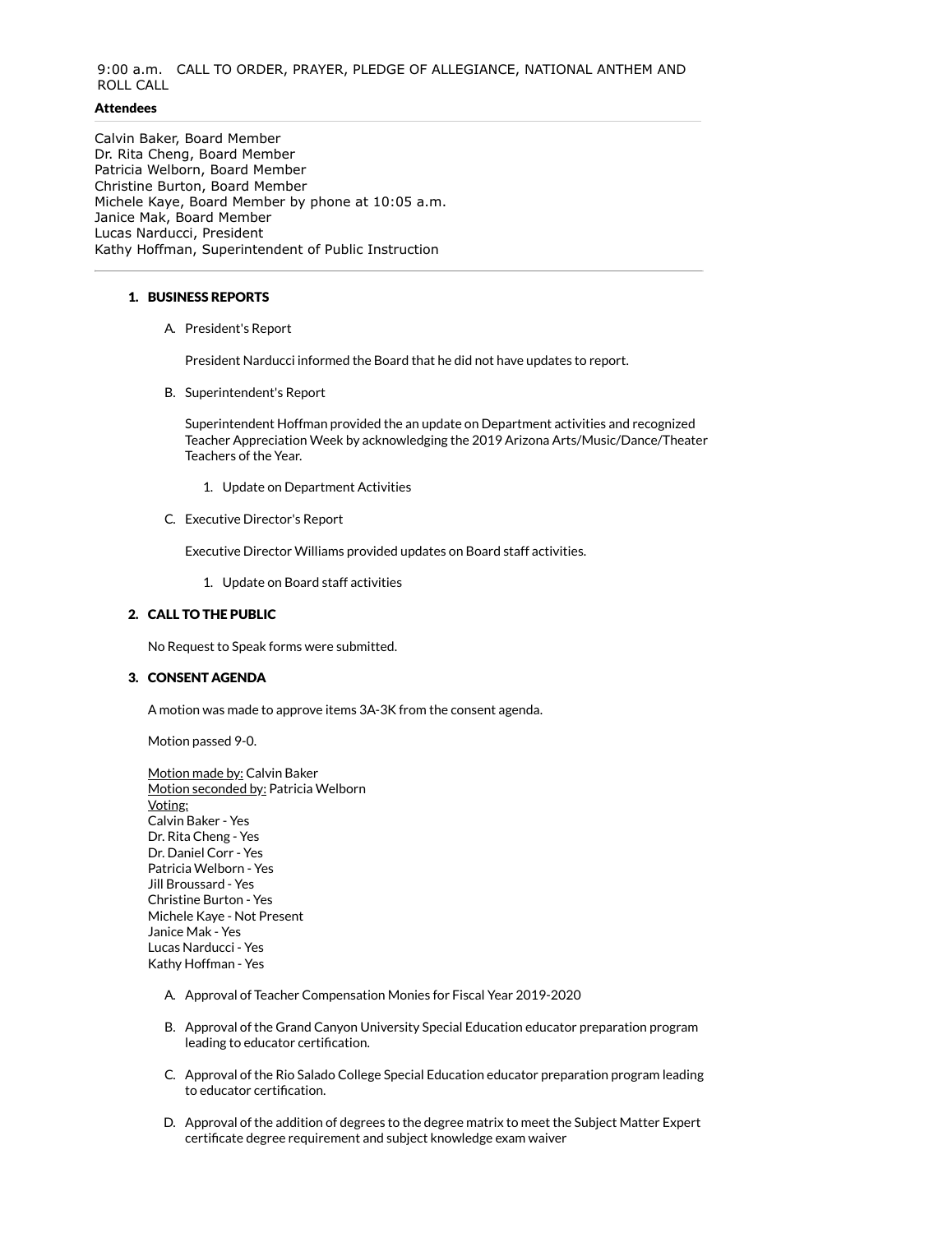- E. Approval of the Release of Computer Science Professional Development Program Fund for Eligible Districts
- F. Approval of the Move on When Reading (MOWR) LEA and charter school literacy plans for release of K-3 Reading Base
- G. Approval of the list of assessments, programs/curriculum, curricular/extracurricular activities, and college and/or career readiness plan items for rule R7-2-319, State Seal of Personal Finance
- H. Approval of the list of programs, activities, and written reflection content items for rule R7-2-320, State Seal of Civic Literacy Program
- I. Approval of the hearing officer's recommendations to deny the appeal for certification for reasons that do not involve immoral or unprofessional conduct for the following:
	- 1. Stephen Neal, Case No. 2018-001
	- 2. Davlin Edwards, Case No. 2018-003
- J. Approval of the appointment of Vince Yanez to the K-3 Literacy Ad Hoc Committee
- K. Update on semi-annual progress of Simon Consulting, L.L.C., as receiver for Cedar Unified School District No. 25

## 4. CALL TO THE PUBLIC

Executive Director Williams noted that all comments made electronically were provided to State Board members prior to the Board meeting

Dr. Mark Joraanstad, representing the Arizona School Administrators, submitted a Call to the Public Request to Speak Form and addressed the Board

Jessica Wani, representing the herself, submitted a Call to the Public Request to Speak Form and addressed the Board

#### 5. GENERAL SESSION

A. Presentation, discussion and possible action to adopt the 5-year Assessment Plan

Deputy Director Baden presented information to the Board.

Audra Ahumada, representing the Arizona Department of Education, presented information to the Board.

It is recommended the Board adopt the 5-Year Assessment Plan and direct staff and the Arizona Department of Education to begin executing the plan.

Motion passed 9-0.

Motion made by: Dr. Daniel Corr Motion seconded by: Christine Burton Voting: Calvin Baker - Yes Dr. Rita Cheng - Yes Dr. Daniel Corr - Yes Patricia Welborn - Yes Jill Broussard - Yes Christine Burton - Yes Michele Kaye - Not Present Janice Mak - Yes Lucas Narducci - Yes Kathy Hoffman - Yes

B. Presentation, discussion and possible action to extend and modify the statewide assessment in English language arts and mathematics, currently referred to as AzMERIT

Pending JLBC review, it is recommended the Board extend and modify the statewide assessment contract in English language arts and mathematics as outlined.

#### Motion made by: Kathy Hoffman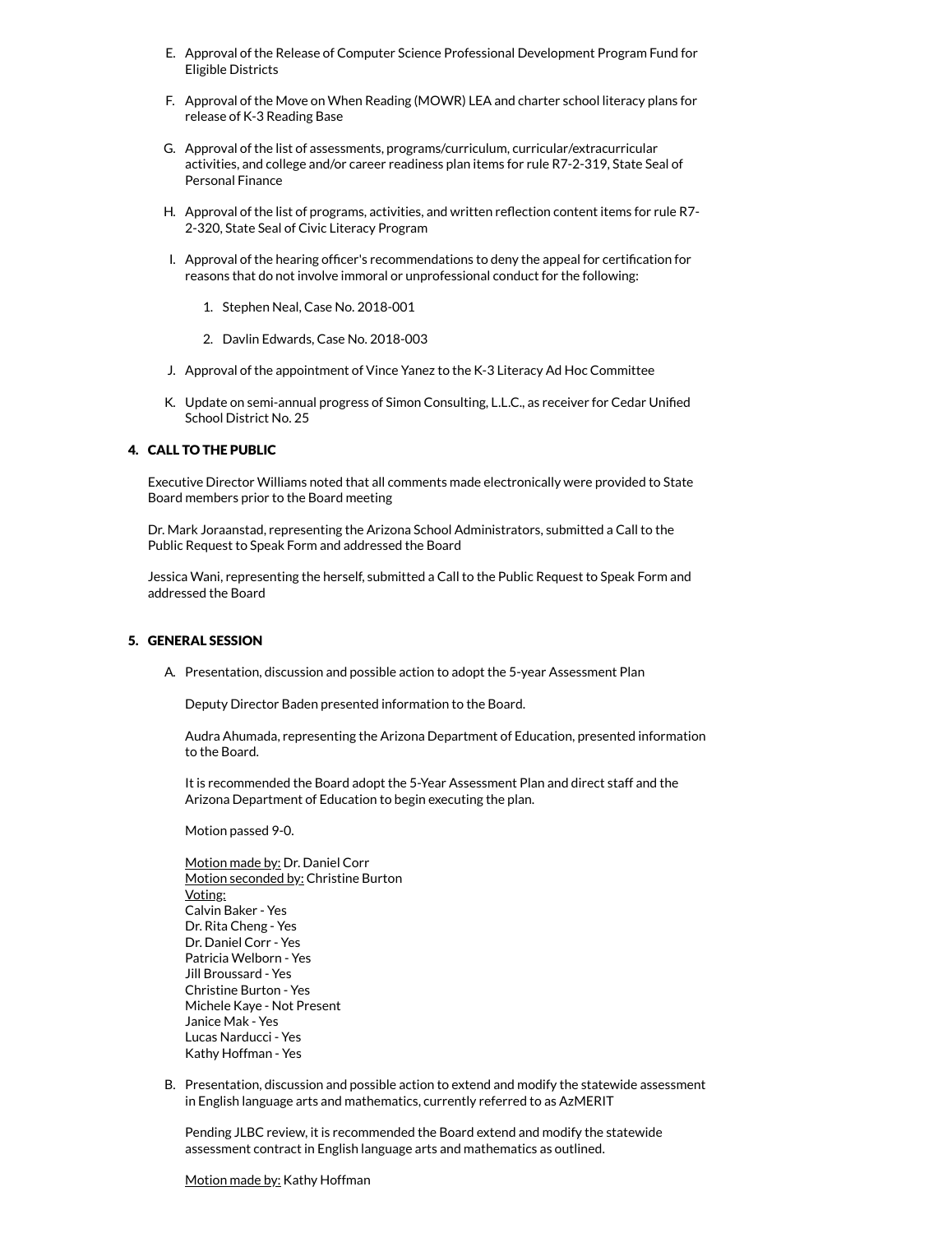Motion seconded by: Dr. Daniel Corr Voting: Calvin Baker - Yes Dr. Rita Cheng - Yes Dr. Daniel Corr - Yes Patricia Welborn - Yes Jill Broussard - Yes Christine Burton - Yes Michele Kaye - Not Present Janice Mak - Yes Lucas Narducci - Yes Kathy Hoffman - Yes

C. Presentation, discussion and possible action regarding the request for proposals for Menu of Assessments to decline to make awards in grades 3-8 and close the solicitation. Pursuant to A.R.S. §38-431.03(A)(2), the Board may vote to convene in executive session, which will not be open to the public, to consider records exempt by law from public inspection, including the receipt and discussion of information that is required to be maintained as confidential by state or federal law.

It is recommended the Board decline to make awards for the request for proposals for the Menu of Assessments in grades three through eight and close the solicitation.

Motion passed 9-0.

Motion made by: Jill Broussard Motion seconded by: Dr. Rita Cheng Voting: Calvin Baker - Yes Dr. Rita Cheng - Yes Dr. Daniel Corr - Yes Patricia Welborn - Yes Jill Broussard - Yes Christine Burton - Yes Michele Kaye - Not Present Janice Mak - Yes Lucas Narducci - Yes Kathy Hoffman - Yes

D. Presentation and discussion regarding updates to the technical guidance, policies and procedures regarding the high school Menu of Assessments in the 2019-2020 school year

Deputy Director Baden presented information to the Board.

E. Update on rulemaking procedures for R7-2-615 regarding a Computer Science Endorsement

Executive Director Williams presented information to the Board.

F. Presentation, discussion and possible action to close rulemaking procedures on R7-2-617 regarding the School Counselor Certificate

It is recommended the Board close rulemaking on R7-2-617 regarding the School Counselor Certificate.

Motion passed 9-0.

Motion made by: Christine Burton Motion seconded by: Calvin Baker Voting: Calvin Baker - Yes Dr. Rita Cheng - Yes Dr. Daniel Corr - Yes Patricia Welborn - Yes Jill Broussard - Yes Christine Burton - Yes Michele Kaye - Not Present Janice Mak - Yes Lucas Narducci - Yes Kathy Hoffman - Yes

G. AMENDED - EXECUTIVE SESSION: Discussion and consultation for legal advice with the Board's attorneys regarding Equality Arizona v. Hoffman, No. CV-19-00192-TUC-LAB (D.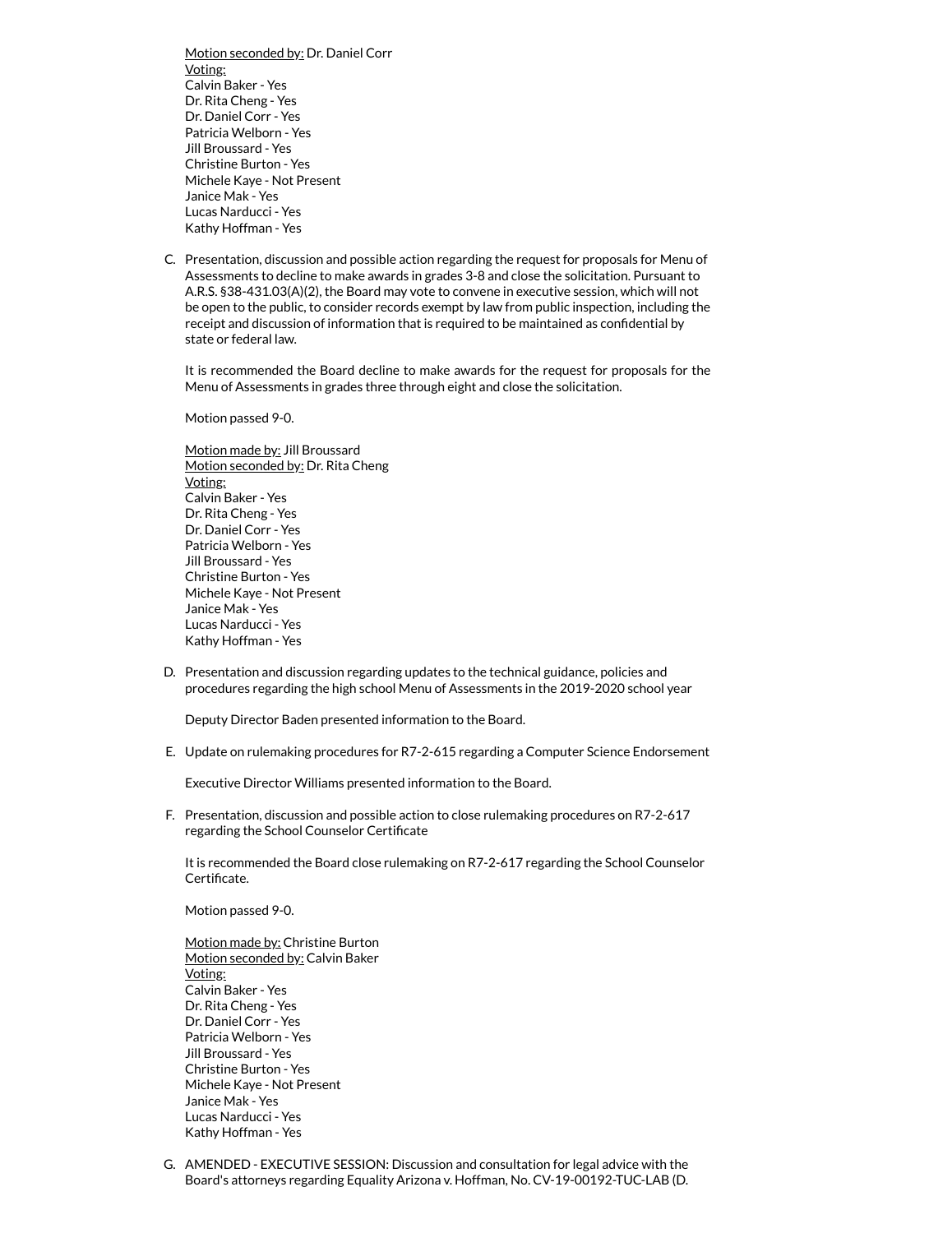Ariz.), in order to consider its position and instruct its attorneys in pending litigation. Pursuant to A.R.S. § 38-431.03(A)(3) and (4), the Board may vote to convene in executive session, which will not be open to the public for discussion or consultation for legal advice with the Board's attorneys and/or for discussion or consultation with the Board's attorneys in order to consider its position and instruct its attorneys in pending or contemplated litigation or in settlement discussions conducted in order to avoid or resolve litigation.

Member Kaye joined the meeting at 10:05 a.m.

The Board convened into Executive Session and exited Executive Session at 10:22 a.m.

A motion was made to approve the Settlement Agreement negotiation with the Plaintiffs in Equality Arizona v. Hoffman, which requires the Board to initiate rulemaking proceedings to repeal Arizona Administrative Code Rule R7-2-303(A)(3)(b)(v)

Motion passed 10-0.

Motion made by: Dr. Daniel Corr Motion seconded by: Kathy Hoffman Voting: Calvin Baker - Yes Dr. Rita Cheng - Yes Dr. Daniel Corr - Yes Patricia Welborn - Yes Jill Broussard - Yes Christine Burton - Yes Michele Kaye - Yes Janice Mak - Yes Lucas Narducci - Yes Kathy Hoffman - Yes

H. AMENDED - Presentation, discussion and possible action to open rulemaking procedures for R7-2-303 Sex Education

It is recommended the Board open rulemaking procedures for R7-2-303 Sex Education.

Motion passed 10-0.

Motion made by: Dr. Daniel Corr Motion seconded by: Christine Burton Voting: Calvin Baker - Yes Dr. Rita Cheng - Yes Dr. Daniel Corr - Yes Patricia Welborn - Yes Jill Broussard - Yes Christine Burton - Yes Michele Kaye - Yes Janice Mak - Yes Lucas Narducci - Yes Kathy Hoffman - Yes

### 6. Arizona State Board of Education convening/action as the Arizona State Board for Vocational Technological Education for Item 6A only

The Board convened as the Arizona State Board for Vocational Technological Education.

Cathie Raymond, representing the Arizona Department of Education, presented information to the Board.

A motion was made to approve the Transition Plan for Strengthening Career and Technical Education for the 21st Century Act (Perkins V).

Motion passed 10-0.

Motion made by: Dr. Rita Cheng Motion seconded by: Patricia Welborn Voting: Calvin Baker - Yes Dr. Rita Cheng - Yes Dr. Daniel Corr - Yes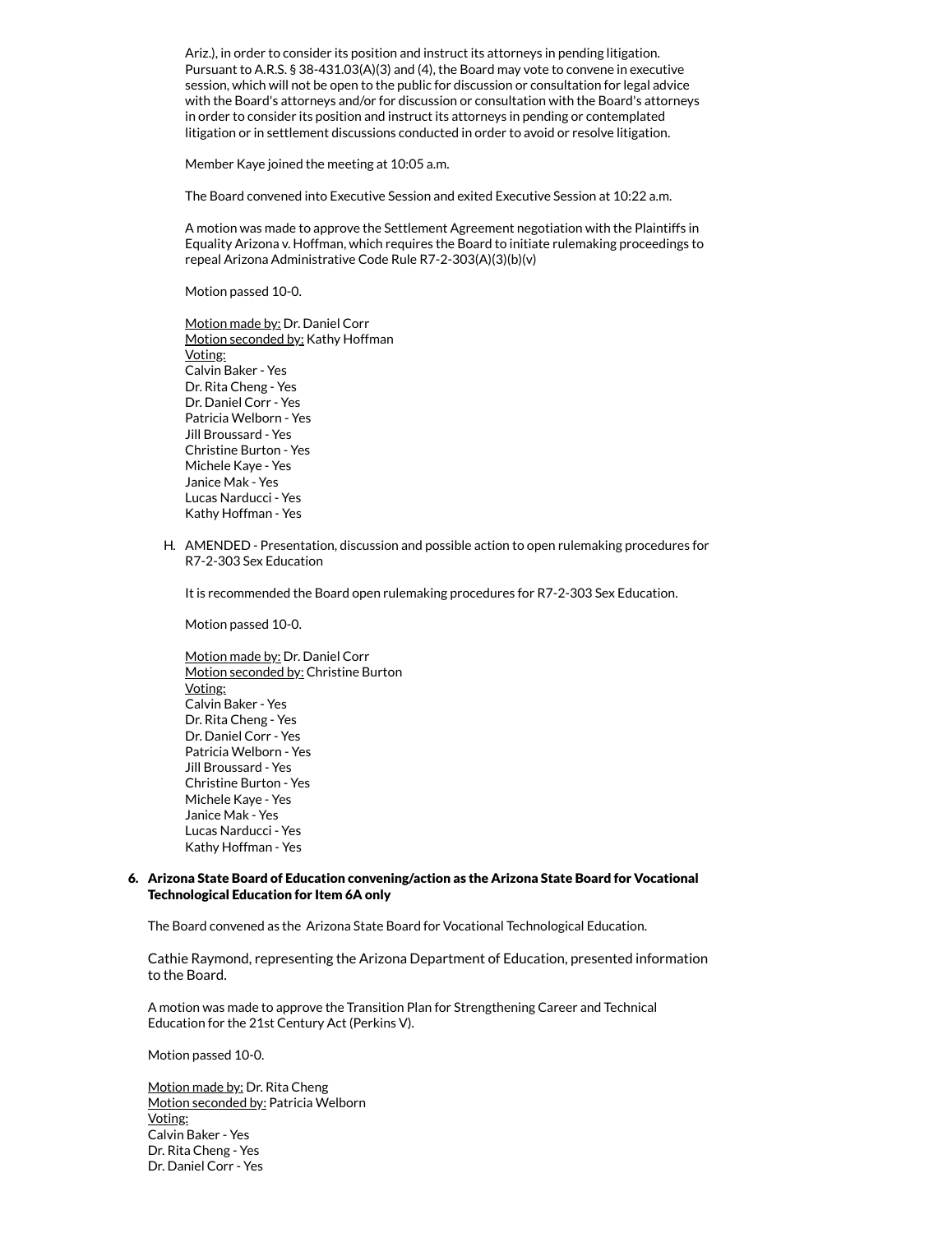Patricia Welborn - Yes Jill Broussard - Yes Christine Burton - Yes Michele Kaye - Yes Janice Mak - Yes Lucas Narducci - Yes Kathy Hoffman - Yes

> A. Approval of the Strengthening Career and Technical Education for the 21st Century Act (Perkins V) Transition Plan

## 7. CALL TO THE PUBLIC

No Request to Speak forms were submitted.

## 8. CONSENT AGENDA - CERTIFICATION ENFORCEMENT ACTIONS

A motion was made to approve agenda items 8A1-8A5.

Motion passed 10-0.

Motion made by: Calvin Baker Motion seconded by: Patricia Welborn Voting: Calvin Baker - Yes Dr. Rita Cheng - Yes Dr. Daniel Corr - Yes Patricia Welborn - Yes Jill Broussard - Yes Christine Burton - Yes Michele Kaye - Yes Janice Mak - Yes Lucas Narducci - Yes Kathy Hoffman - Yes

#### A. Approval of the voluntary surrender of the educator certificates held by:

- 1. Chet Hinrichs, Case no. C-2017-608
	- a. Chet Hinrichs, Case no. C-2017-608 Supporting Documents
- 2. Preston Lasley, Case no. C-2018-462
	- a. Preston Lasley, Case no. C-2018-462 Supporting Documents
- 3. Walter Looney, Case no. C-2017-379
	- a. Walter Looney, Case no. C-2017-379 Supporting Documents
- 4. Richard Milligan, Case no. C-2017-844
	- a. Richard Milligan, Case no. C-2017-844 Supporting Documents
- 5. Mitchell Sibley, Case no. C-2017-634
	- a. Mitchell Sibley, Case no. C-2017-634 Supporting Documents

### 9. CALL TO THE PUBLIC

David Derkickson, representing Dorothy Lucas, submitted a Call to the Public Request to Speak Form and addressed the Board.

#### 10. GENERAL SESSION - CERTIFICATION ENFORCEMENT ACTIONS

A. Presentation, discussion and possible action to approve the Negotiated Settlement Agreements for:

A motion was made to agenda item 10A1-10A5.

Motion passed 10-0.

Motion made by: Calvin Baker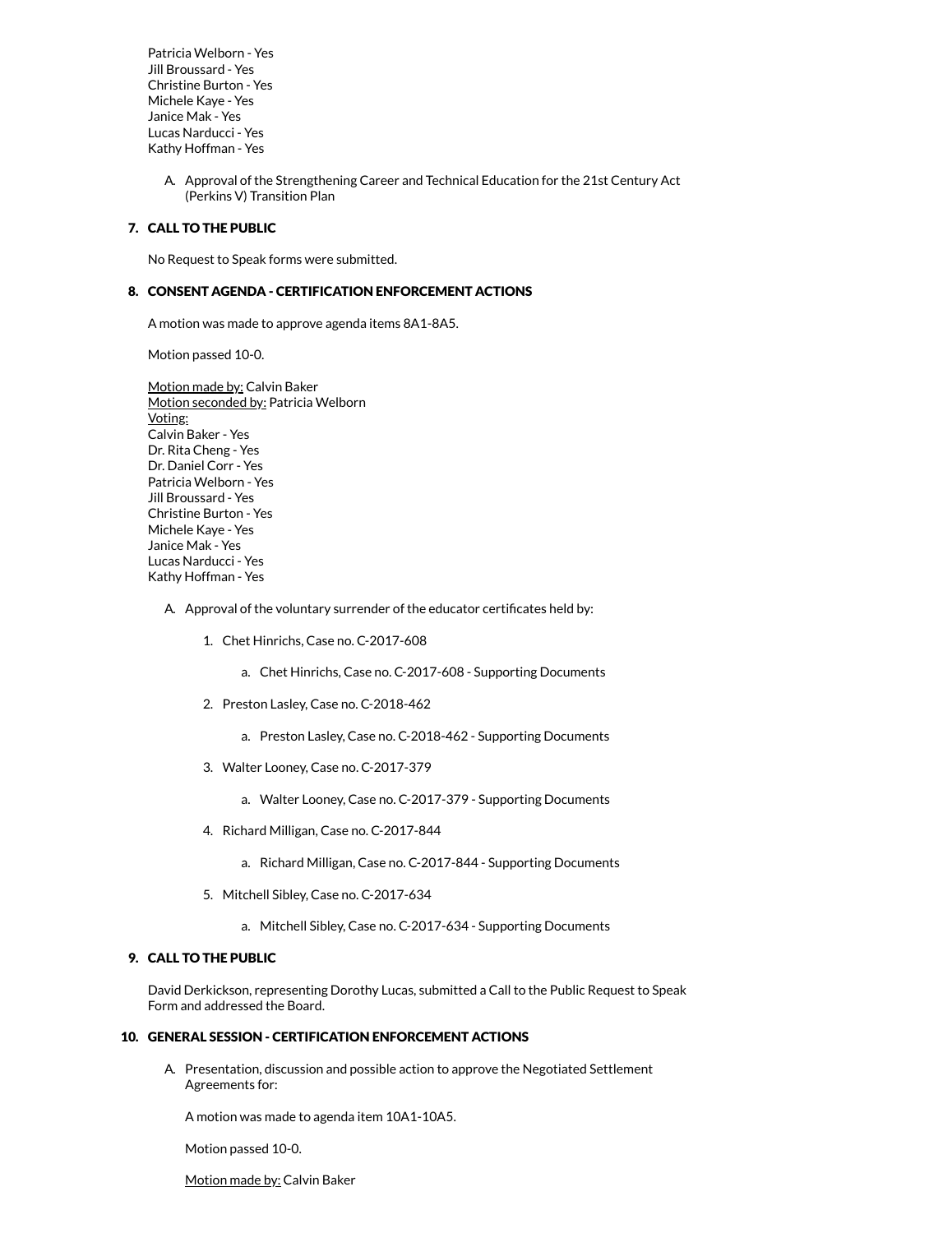Motion seconded by: Jill Broussard Voting: Calvin Baker - Yes Dr. Rita Cheng - Yes Dr. Daniel Corr - Yes Patricia Welborn - Yes Jill Broussard - Yes Christine Burton - Yes Michele Kaye - Yes Janice Mak - Yes Lucas Narducci - Yes Kathy Hoffman - Yes

- 1. Chukwuma Amaechi, Case no. C-2018-675
	- a. Chukwuma Amaechi, Case no. C-2018-675 Supporting Documents
- 2. Michelle Begay, Case no. C-2017-424
	- a. Michelle Begay, Case no. C-2017-424 Supporting Documents
- 3. Analisa Devila, Case no. C-2019-065
	- a. Analisa Devila, Case no. C-2019-065 Supporting Documents
- 4. Dorothy Lucas, Case no. C-2017-820
	- a. Dorothy Lucas, Case no. C-2017-820 Supporting Documents
- 5. Brittany Messina, Case no. C-2018-533R
	- a. Brittany Messina, Case no. C-2018-533R Supporting Documents
- B. Presentation, discussion and possible action on the findings of fact, conclusions of law and recommendation of the Professional Practices Advisory Committee to suspend the teaching certificate(s) of Robert Dana, Case no. C-2018-231, for a period of 3 years

It is recommended that the State Board of Education adopt the Findings of Fact, Conclusions of Law and the Recommendation of the PPAC to suspend the teaching certificate(s) of Robert Dana for a period of three-years, with the condition that Mr. Dana also take Board-approved ethics course concerning boundary issues between students and teachers before reinstatement, and that all states and territories be so notified.

Motion passed 10-0.

Motion made by: Dr. Daniel Corr Motion seconded by: Patricia Welborn Voting: Calvin Baker - Yes Dr. Rita Cheng - Yes Dr. Daniel Corr - Yes Patricia Welborn - Yes Jill Broussard - Yes Christine Burton - Yes Michele Kaye - Yes Janice Mak - Yes Lucas Narducci - Yes Kathy Hoffman - Yes

- 1. Robert Dana, Case no. C-2018-231 Supporting Documents
- C. Presentation, discussion and possible action on the findings of fact, conclusions of law and recommendation of the Professional Practices Advisory Committee to suspend the teaching certificate(s) of Heather Haynie, Case no. C-2018-123, for a period of 3 years

It is recommended that the State Board of Education adopt the Findings of Fact, Conclusions of Law and the Recommendation of the PPAC to suspend the teaching certificate(s) of Heather Haynie for a period of three-years, and that all states and territories be so notified.

Motion passed 10-0.

Motion made by: Jill Broussard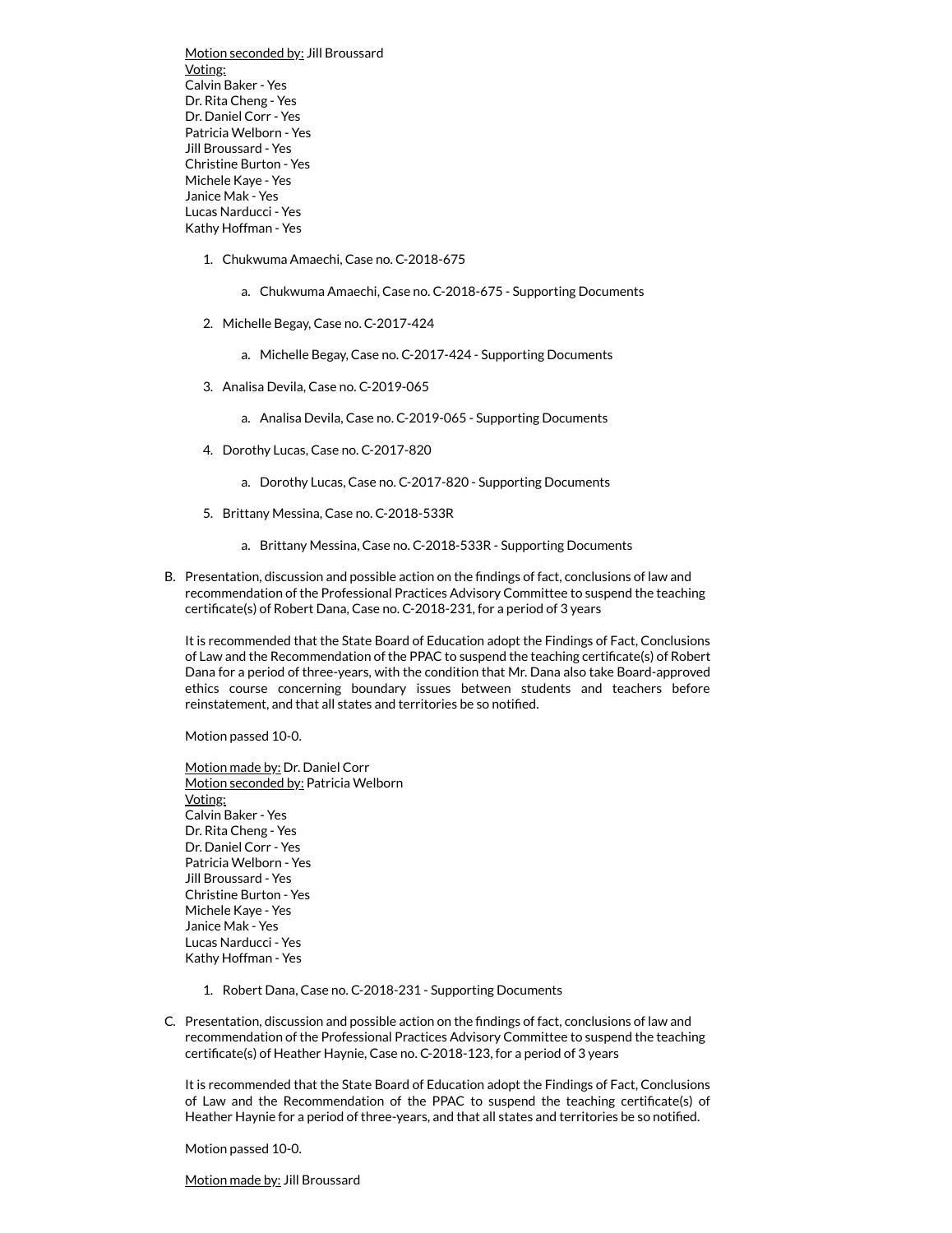Motion seconded by: Patricia Welborn Voting: Calvin Baker - Yes Dr. Rita Cheng - Yes Dr. Daniel Corr - Yes Patricia Welborn - Yes Jill Broussard - Yes Christine Burton - Yes Michele Kaye - Yes Janice Mak - Yes Lucas Narducci - Yes Kathy Hoffman - Yes

- 1. Heather Haynie Case no. C-2018-123 Supporting Documents
- D. Presentation, discussion and possible action on the findings of fact, conclusions of law and recommendation of the Professional Practices Advisory Committee to revoke the teaching certificate(s) of William Mestas, Case no. C-2017-672

It is recommended that the State Board of Education adopt the Findings of Fact, Conclusions of Law and the Recommendation of the PPAC to revoke the teaching certificate(s) of William Mestas, and that all states and territories be so notified.

Motion passed 10-0.

Motion made by: Patricia Welborn Motion seconded by: Dr. Rita Cheng Voting: Calvin Baker - Yes Dr. Rita Cheng - Yes Dr. Daniel Corr - Yes Patricia Welborn - Yes Jill Broussard - Yes Christine Burton - Yes Michele Kaye - Yes Janice Mak - Yes Lucas Narducci - Yes Kathy Hoffman - Yes

- 1. William Mestas, Case no. C-2017-672 Supporting Documents
- E. Presentation, discussion and possible action on the findings of fact, conclusions of law and recommendation of the Professional Practices Advisory Committee to revoke the teaching certificate(s) of Edmundo Salcido, Case no. C-2017-131

It is recommended that the State Board of Education adopt the Findings of Fact, Conclusions of Law and the Recommendation of the PPAC to revoke the teaching certificate(s) of Edmundo Salcido, and that all states and territories be so notified.

Motion passed 10-0.

Motion made by: Calvin Baker Motion seconded by: Jill Broussard Voting: Calvin Baker - Yes Dr. Rita Cheng - Yes Dr. Daniel Corr - Yes Patricia Welborn - Yes Jill Broussard - Yes Christine Burton - Yes Michele Kaye - Yes Janice Mak - Yes Lucas Narducci - Yes Kathy Hoffman - Yes

- 1. Edmundo Salcido, Case no. C-2017-131 Supporting Documents
- F. Presentation, discussion and possible action on the findings of fact, conclusions of law and recommendation of the Professional Practices Advisory Committee to approve the application for certification(s) of Holly Youvella, Case no. C-2018-081R